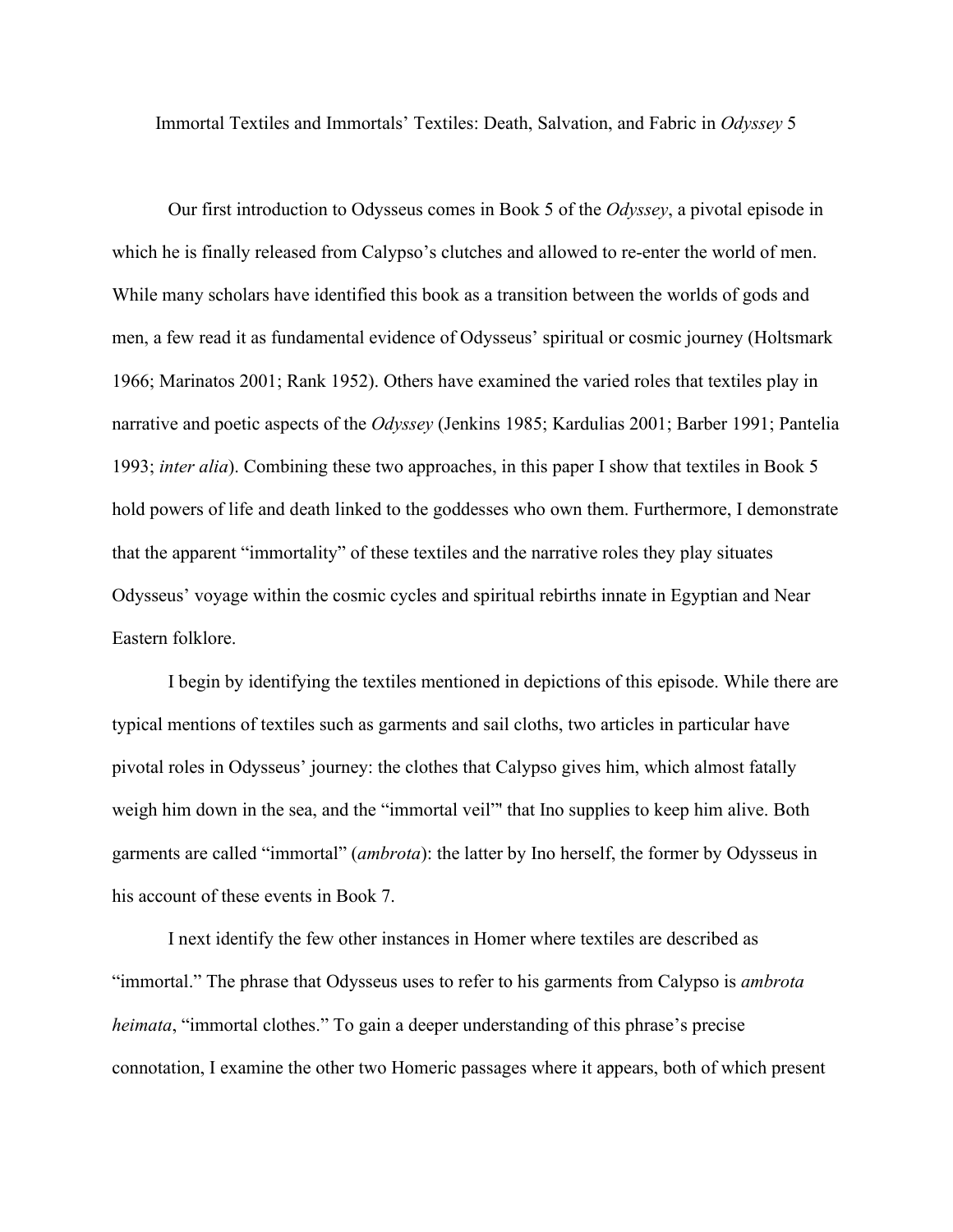*ambrota heimata* as garments used to dress deceased heroes (*Il*. 16.670 and 680; *Od*. 24.58). Through comparison with these lines, I argue that the phrase's exclusivity to describe burial or cremation clothes suggest that in Odysseus' account of his near-death at sea, he depicts Calypso's gifted clothes as "death garments," thus himself interpreting the episode as a symbolic death.

Ino's instruction to shed those clothes and instead don her "immortal" veil, which saves Odysseus from his would-be death at sea. He is then reborn into the world of men, washed up naked and weakened on the shores of Scheria. I then show that this death-rebirth cycle, and specifically one's death and rebirth *by sea* have precedents in Egyptian and Near Eastern cosmic journeys as well as other Greek myths, in which conveyance in bodies of water are both necessary for crossing over into the afterlife and are used to symbolize birth (West 1997, Wiggermann 1996).

Finally, I interpret Ino and her "immortal" veil as foils to Calypso and her gifted clothes by examining the characterizations of the two goddesses in the *Odyssey* and beyond. Each is associated with death, immortality, and concealment. Calypso's repeated offer of immortality indicates that she can even manipulate the distinctions between mortal and immortal. Ino Leucothea also has a complex of associations that parallel Odysseus' journey to Scheria. Details of Ino's myths—her concealment of Dionysus to save him from Hera's wrath, the murder of her son by submerging him in a cauldron, and her immortalization by means of water—all find echoes in Odysseus' voyage. I conclude that Calypso and Ino drive the action of the spiritual or cosmic journey in Book 5 by means of their "immortal" textiles, which prove to be the cause of both Odysseus' death and his salvation.